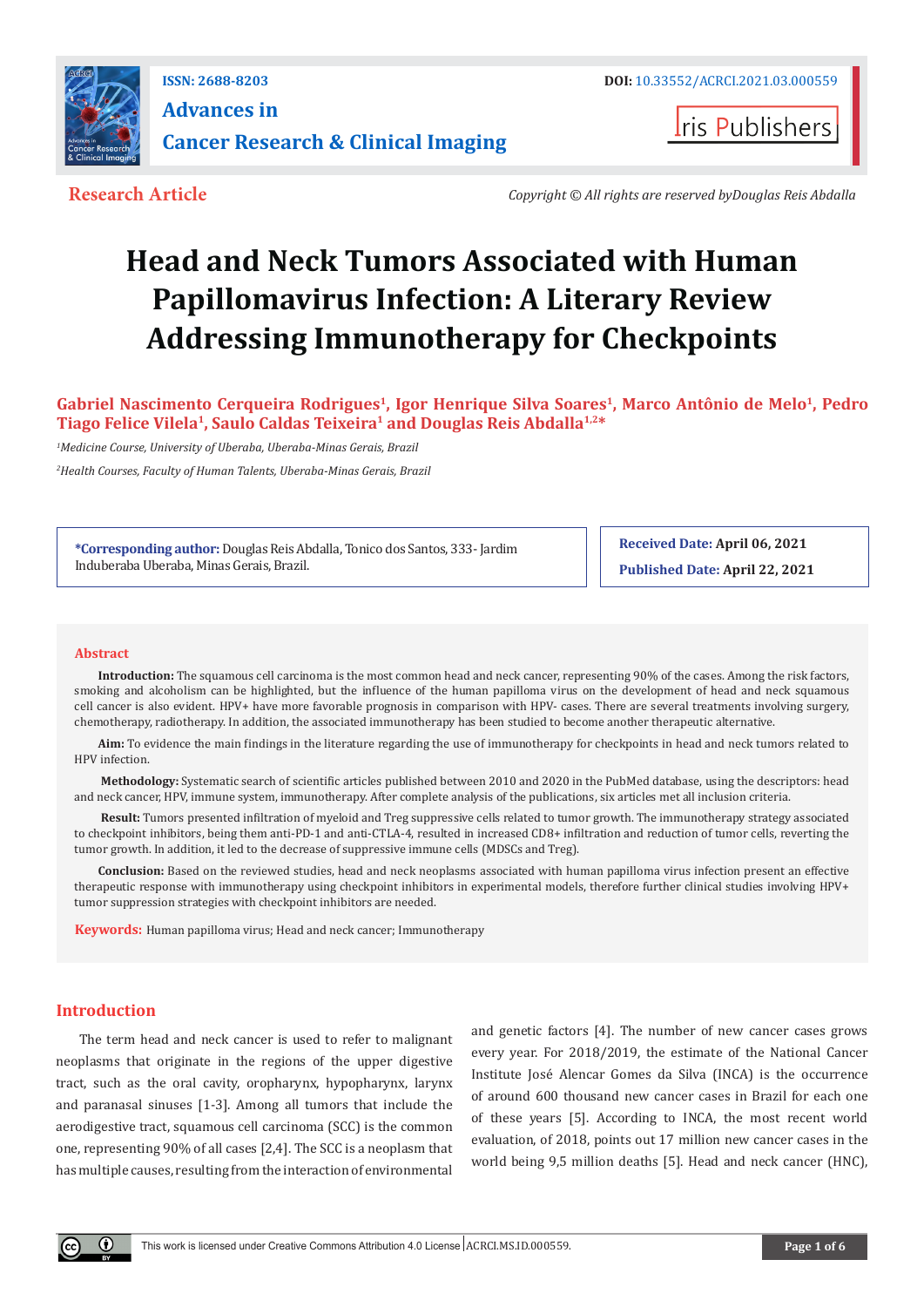including carcinomas of the oral cavity and oropharynx, is the sixth most common type of cancer in the world, with approximately 600,000 new cases per year and 355,000 deaths [6,7]. Brazil is one of the countries with the highest incidence of squamous head and neck carcinoma, according to INCA [6]. Oral cavity carcinoma in Brazil ranks fifth in incidence in men, presenting 5% of the total (11,200 new cases) [6].

Among the risk factors, Galbiatti, et al. [4] states that alcoholism and smoking have an additive factor and are the main factors associated with the development of lesions. However, there are other factors that also influence the development of head and neck SCC, such as HPV infections, diet, exposure to carcinogens, oral health conditions, infectious agents, family history, nutritional deficiencies, exposure to ultraviolet light, chronic irritation of the mouth lining and formation of dental plaque, pre-existing pathologies and demographic variations. According to Krüger et al. [10], the diagnosis of head and neck cancer is made through biopsy under anesthesia for anatopathological analysis of the suspected lesion. In case of neoplastic evidence, the tumor staging should be performed through imaging and complementary exams; to evaluate the possibilities of prognosis and treatment. The treatment for head and neck cancers are varied, but the main ones are radiotherapy exclusive or combined with surgery, surgery exclusive or radiotherapy combined with chemotherapy. However, these methods are very aggressive for the patient11. According to Krüger et al [10], the morbidity associated with each treatment approach is an important factor in the decision making of this one. In addition, oropharyngeal squamous cell carcinoma can be treated with primary surgery or with definitive radiation therapy (RT) as a single modality [11], but according to University of Pennsylvania data [12], patients treated in this way have loco-regional recurrence (27%) and distance metastasis (31%). In addition, about 60% have an unstable restoration [13], and may also have xerostomia, odinophagia, weight loss and the need for alternative feeding pathways [14]. On the other hand, the use of chemotherapy associated with radiotherapy presents good results in survival, recurrence and cancer control [15], besides, the effect is even greater when there is the substitution of cisplatin by cetuximab, in chemotherapy treatment, since this substitution causes less toxicity in the patient [16]. In the case of HPV positive head and neck cancer, the treatment is the same as in other carcinomas, but has a better prognosis because it has a more favorable epidemiology, since they are younger patients with fewer risk factors [16]. Therefore, less aggressive alternatives are sought, with lower morbidity, fewer sequelae and consequently better quality of life. Then, evidence shows that cisplatin replacement by cetuximab, in chemotherapy (as previously mentioned), in addition to reducing the dose in radiotherapy and also the use of minimally invasive transoral approaches (both in transoral laser

microsurgery-TLM and in transoral robotic surgery-TORS), proved promising in the removal and treatment of these tumors [17,18]. According to Farkona and Collaborators [8]. immunotherapies are designed to increase the activity of the immune system to eradicate cancerous cells. These include vaccines using tumor peptide antigens or vectors based on viruses, bacteria and DNA, as well as monoclonal antibodies with specific tumor antigens (moAbs). In addition, immunological checkpoint inhibitors (ICIs) are a widely effective class of immunotherapies that block the pathways of inhibitory immune control points in order to reactivate immune responses against head and neck cancer. These include anti-CTLA-4 and anti-PD-1 [9]. Thus, the present work aims to evidence the main findings in the literature regarding the use of immunotherapy for checkpoints in head and neck tumors related to HPV infection.

#### **Methodology**

In the present study, an integrative review was conducted, which consists of a research that allows from evidence the evaluation, synthesis and knowledge about a phenomenon, aiming to produce an overview of complex concepts, theories or relevant health problems from pre-existing studies, enabling the proposition of intervention. [19,20] For the selection of articles, 6 methodological steps were conducted, which are: 1. elaboration of the guiding question or hypothesis of the research, that is, the problem was identified, the search engine and the descriptors or key words were presented; 2. establishment of the inclusion and exclusion criteria of the articles to be selected for sample composition; 3. exploratory reading of the titles and abstracts of the articles for pre-selection; 4. analytical reading of the articles in order to compile, analyze and categorize the information; 5. interpretation of the results. 6. synthesis followed by presentation of the results identified, which permeate the guiding question. [21] Therefore, in this study we chose to perform a search on the concepts: head and neck cancer, HPV, immune system and immunotherapy. Based on these concepts, the guiding question was defined: What are the main findings in the literature regarding the use of immunotherapy for checkpoints in head and neck tumors related to HPV infection.

After formulating the question to be researched, a bibliographic survey was conducted on the PubMed platform. The survey of the study took place between September and October 2020. And the selection of texts proceeded with the searches in the platform, using the filters available for texts published between 2010 and 2020. For the selection of publications, the following inclusion criteria were adopted: scientific articles, published in English, between 2010 and 2020, available online and free of charge in full. Articles without abstract in the database or incomplete, editorials, letters to the editor, reflective studies, systematic or integrative literature reviews were excluded. After defining the guiding issue, location and selection of articles, 81 publications were identified as potentially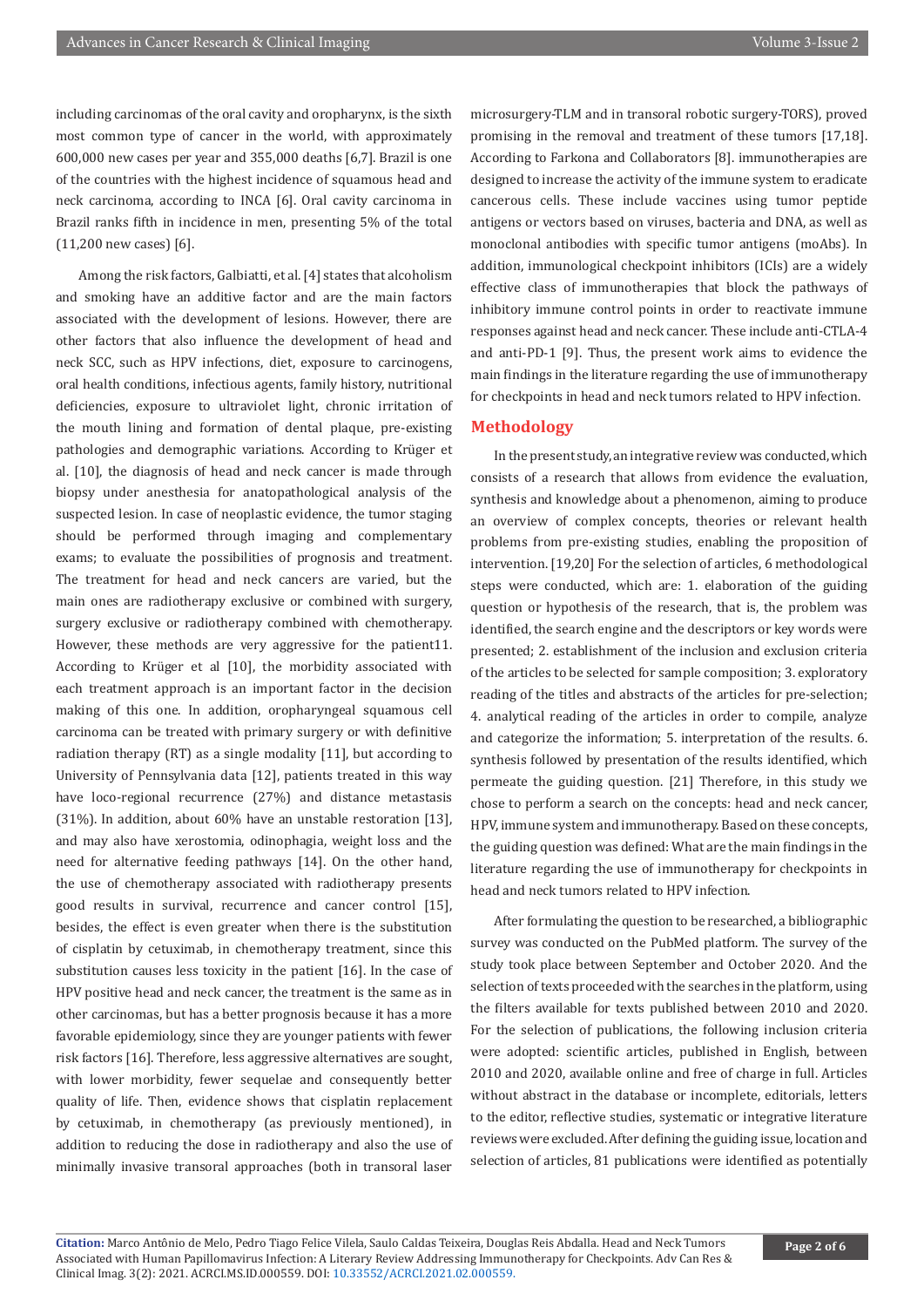eligible to be included in this review. After applying the inclusion and exclusion criteria, the sample consisted of 73 publications, the abstracts of 37 records were analyzed to verify if they would meet the eligibility criteria and if they would answer the question that

guides this review. Thus, 31 records were excluded and only 6 were analyzed in full to confirm eligibility for quantitative synthesis and data analysis according to the selection flowchart (Figure 1).



#### **Result and Discussion**

In the time frame set for this study (2010-2020) 6 publications were found and analyzed. In 2017 and 2019 2 articles (66.7%) were published each year respectively, already in 2015 and 2018 there is only 1 publication in each year (33.3%). According to the methodology of the selected papers the types of study were pre-clinical research using mice and cell lines of dependent HPV tumors. The publications resulted from different magazines being: Cancer Research, Clinical Cancer Research, JCI Insight, Journal for ImmunoTherapy of Cancer and Oncotarget. Analyzing the study sites 5 articles were conducted in the United States (83.3%) and the other article developed in China (16.7%). According to Aggarwal; Cohen; Morrow et al (2019)22, the development of head and neck squamous cell carcinomas (HNSCCa), represent significant numbers when associated with human papillomavirus (HPV). Checkpoint points assist in the creation of an immunoprivileged site for HPV infection, thus, the tumor develops adaptive resistance against the host immune system. There are already immunotherapies with

checkpoint inhibitors, which bring temporary secondary benefits, however only a portion of patients (15 to 20%) remain with survival gain and lasting benefits. The status of the tumor's HPV does not seem to be the main responsible for the result with this new therapy. Combination strategies of immunotherapies can be applied in cases of patients who respond well to PD-1 inhibition. And an interesting immunological approach is to target "non-own" antigens for HPV that will activate the immune system in a more potentiated way [22]. According to information from the articles analyzed, in cases of HNSCCa associated with HPV infection the prognosis is more favorable in comparison with cases without HPV infection [23-27]. Among the existing subtypes, HPV16 constitutes the majority of cases of HNSCCa [22,25].

According to Yu; Bu; Huang, et al. [27], a significant increase in PD-1 / PD-L1 was observed in HNSCCa, which is closely correlated with important immunosuppressive cells, myeloid origin suppressive cells (MDSCs) and tumor associated macrophages (TAMs). The authors took advantage of the immunocompetent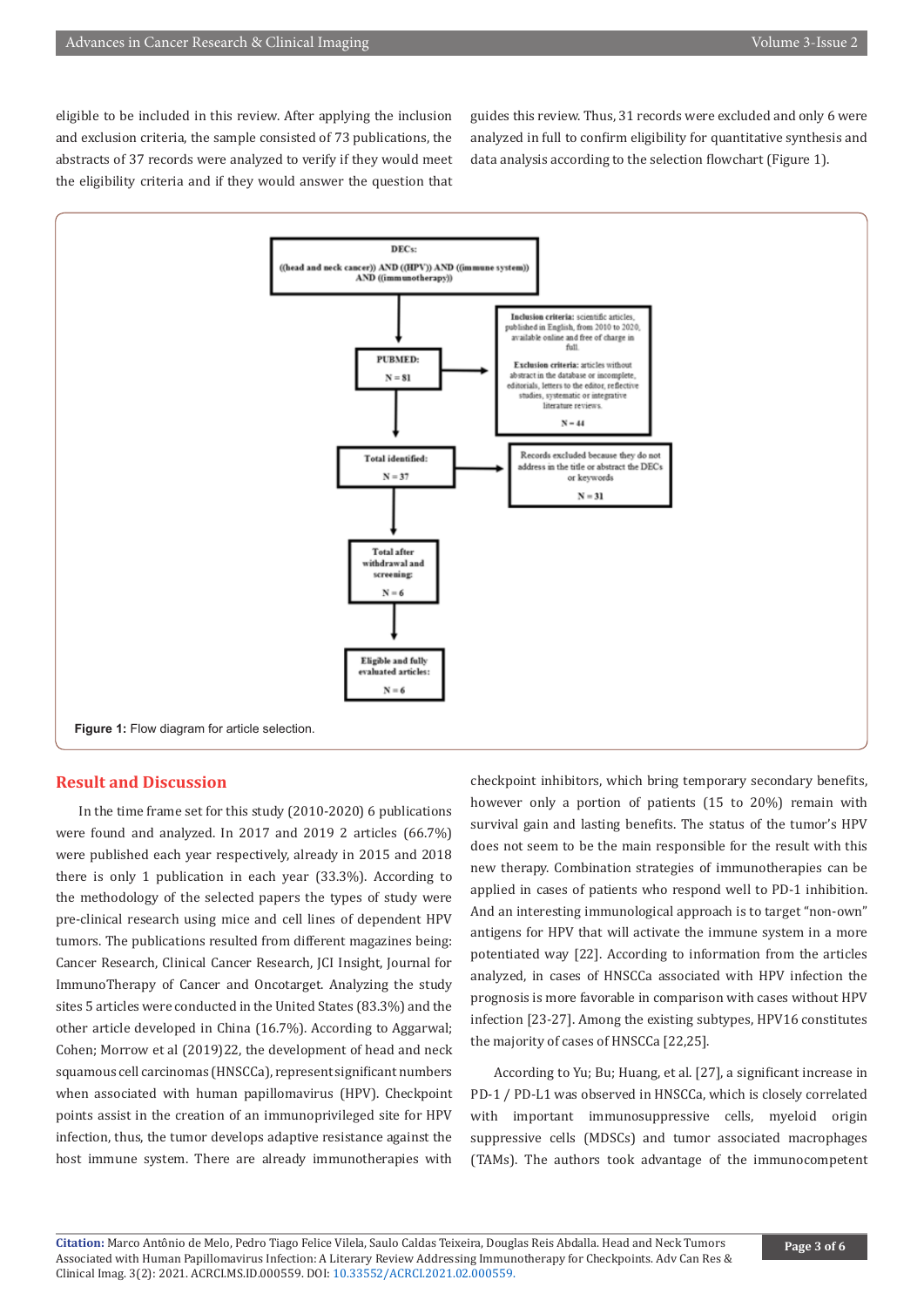transgenic mouse model with HNSCCa and identified a decrease in MDSCs, TAMs and mature Dendritic Cells (DCDs), as well as an increase in CD8+ T cells and CD4+ T cells by blocking PD-1 in micro and macro tumor environment. Moreover, according to Kansy et al. [24]; the expression of PD-1low was significantly higher in HPV+ than in samples of HPV- which had in turn more PD-1high. The predominance of PD-1high cells was associated with worse survival, larger tumor size and increased chance of tumor recurrence, while the predominance of PD-1high had better prognosis in the factors mentioned above. Moreover, it was shown through this study that the use of radiotherapy associated with anti-PD-1 immunotherapy showed better results in the decrease of tumors, increased PD-1low and decreased PD-1high; presenting, therefore, better results than radiotherapy alone.

In addition, Sato-Kaneko; Yao; Ahmadi et al. [23], in their combined therapy of TLR (Toll-like sReceptor) agonists with checkpoint inhibitors produced activation of tumor associated macrophages (TAMs) and induced tumor-specific adaptive immune responses, with infiltration of tumor-specific CD8 T cells and producing IFN-γ. In addition, they led to suppression of primary tumor growth and prevention of metastases. In a study conducted by Dorta-Estremera and Cols [25], monotherapies were made in mice with anti-PD-1, anti-CTLA-4 and anti-Lag 3, not presenting satisfactory results, but, on the other hand, the association of anti-PD-1 with anti-CTLA-4 or anti-PD-1 with anti-Lag3, showed an increase in overall survival and infiltration of TCD8+ cells, in addition to a significant decrease in immunosuppressive populations, such as Treg and MDSCs, and tumor volume

compared to other control groups and those that were made other combinations of immunotherapies. Another study conducted by Dorta-Estremera and Cols [26], used an experimental model with C57BL/6 mice, with mEER inoculation in the nasal cavity, and thus, performed therapeutic groups in monotherapy or polytherapy, with HPV vaccine (inhalation), monoclonal antibodies for 4-1BB, CD40, OX40, PD-1 and CTLA-4 and the combination of the intranasal HPV vaccine and the antibodies α-4-1BB and α-CTLA-4 were shown to produce a curative efficacy and improved safety profile against orally implanted tumors and larger CD8+ T-cell tumor infiltrate and smaller Treg and MDSC cell infiltrates. Thus, they concluded that the combination of vaccine and checkpoint inhibitors are effective and safe treatment options for HPV+ oral tumors.

Finally, Aggarwal et al [22], sought combination strategies of immunotherapies that can be applied in cases of patients who respond well to inhibition of PD-1, thus, verified about the inhibition of HPV 16/18 proteins E6 and E7 oncogens in being the complementary immunotherapy strategy to the inhibition of PD-1, and was found increase in the number of specific CD8+ T cells for HPV. Thus, Figure 2 summarizes the findings of the literature in which in the left part, we observe a tumor focus infected by HPV, presenting a predominant infiltrate of Treg cells and MDSCs and in a lower proportion of CD8+ T cells. In the image on the right this same tumor focus in detriment of anti-PD-1 and Anti-CTLA-4 therapy, it is possible to verify that the inhibition of the checkpoints facilitates the recognition of the tumor cell by CD8+ T cells, by means of MHC-I and TCR molecules respectively; resulting in a lytic pathway that causes the destruction of the tumor cell (Figure 2).



**Figure 2:** Representation of tumor behavior and infiltrating cell populations of the tumor, in situations of tumor development and after using immunotherapy to inhibit checkpoints (PD-1 and CTLA-4).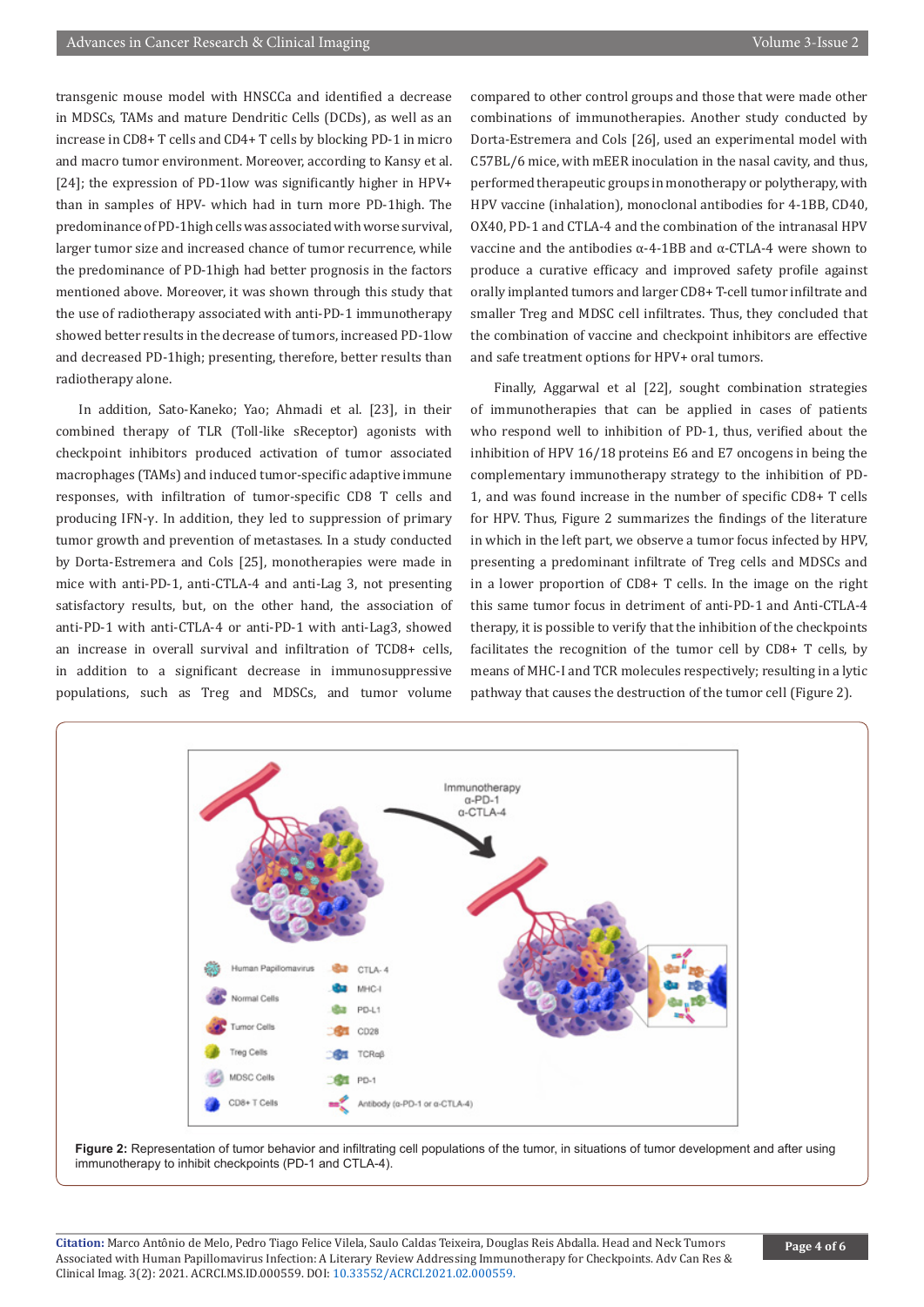| <b>Reference</b>                              | <b>Type of Tumor</b>                                        | <b>Intervention</b>                                                                              | <b>Studied Variables</b>                                                                                     | <b>Key Results</b>                                                                                                                                                               | <b>Conclusions</b>                                                                                                                                                                                                                                                                                                                                                                                                       |
|-----------------------------------------------|-------------------------------------------------------------|--------------------------------------------------------------------------------------------------|--------------------------------------------------------------------------------------------------------------|----------------------------------------------------------------------------------------------------------------------------------------------------------------------------------|--------------------------------------------------------------------------------------------------------------------------------------------------------------------------------------------------------------------------------------------------------------------------------------------------------------------------------------------------------------------------------------------------------------------------|
| Yu, et al. [27]                               | Head and neck<br>squamous cell<br>carcinoma<br>(HNSCC)      | PD-1 blocking<br>by PD-L1<br>PD-1 blocking<br>by RMP1-14                                         | PD-1 blocking and<br>the relationship with<br>tumor formation The<br>inhibition of PD-1<br>and CD8+ and CD4+ | ↑PD-1/PD-L1in human with<br>HNSCC<br>No relation in PD-1/PD-L1<br>expression with HPV<br><b>TMDSCs and TAMs and with</b><br>PD-1 inhibition Autogenesis<br><b>TCD8+ and CD4+</b> | Taking advantage of the model of immuno-<br>competent transgenic mouse with HNSCC,<br>we observed a decrease in MDSCs, TAMs<br>and mature DCs, as well as an increase<br>in CD8+ T Cells and CD4+ T Cells by<br>blocking PD-1 in micro and macro tumor<br>environment. Therefore, it is believed that<br>therapeutically blocking the PD-1/PD-L1<br>pathway may prove to be a promising<br>antitumour therapy for HNSCC. |
| Kansy, et al.<br>$[24]$                       | Squamous cell<br>carcinomas of<br>the oropharynx<br>(SCCOP) | PD-1 therapy<br>associated with<br>radiotherapy<br>$(RT)$ .                                      | PD-1high and Low<br>levels<br>Global Survival Rate<br>Risk of recurrence<br>Tumour Volume                    | $LPD-1$ High<br>↑PD-1 Low<br><b>1Global Survival Rate Risk of</b><br>recurrence Tumour volume                                                                                    | The response to RT has increased signifi-<br>cantly through PD-1 immunotherapy.<br>PD-1 therapy; decreased levels of PD-1<br>high and increased PD-1 low<br>PD-1 High low is associated with a better<br>prognosis; while PD-1 High is a worse<br>prognosis.<br>There is an overall increase of PD+1 in<br>HPV+ patients.                                                                                                |
| Sato Kaneko,<br>et al. [23]                   | Head and Neck<br>Spinocell Carci-<br>noma (HNSCC)           | Agonist TL-<br>R7(1V270) and<br>$TLR9(SD-1)$<br>Monoclonal an-<br>tibody: $\alpha$ -PD-1         | CD8 T cell infiltration<br><b>Activation of TAMs</b><br>Tumor growth and<br>metastasis                       | ↑ CD8 tumor specific T cell<br>infiltration + producers of<br>IFNy<br>↑ Activation of Tumour-as-<br>sociated macrophages<br>(TAMs) Tumor growth and<br>metastasis                | The improved therapeutic efficacy of a<br>new combination therapy with TLR7 or<br>TLR9 and a checkpoint inhibitor ensures<br>the initiation of clinical trials with HNSCC<br>patients.                                                                                                                                                                                                                                   |
| Dorta Es-<br>tremera, et<br>al. [26]          | Squamous cell<br>carcinomas of<br>the oropharynx<br>(SCCOP) | <b>HPV</b> Vaccine<br>Monoclonal<br>antibodies for:<br>4-1BB, CD40,<br>OX40, PD-1 and<br>CTLA-4. | Tumour Volume<br>Global Survival Rate<br>Tumoral Infiltration:<br>CD8 cells Treg<br><b>MDSCs</b>             | ↑ Tumour volume<br>↑ Global Survival Rate ↑ CD8<br>cells Treg and MDSCs                                                                                                          | Combination of vaccine and checkpoint<br>inhibitors are effective and safe treatment<br>options for HPV+ oral tumors.                                                                                                                                                                                                                                                                                                    |
| Dorta Es-<br>tremera, et<br>al. [25]          | Squamous cell<br>carcinomas of<br>the oropharynx<br>(SCCOP) | Monoclonal<br>antibodies for:<br>$PD-1$<br>CTLA-4 Lag-3                                          | Tumour volume Sur-<br>vival rate Tumoral<br>Infiltration: CD8 cells                                          | Tumour volume<br>↑ Global Survival Rate ↑ CD8<br>cells significant decrease in<br>Treg and MDSC populations                                                                      | The results support the combination of<br>$\alpha$ -PD-1 therapy with IFN signaling induc-<br>tion $\alpha/\beta$ by providing STING agonist and/<br>or CTLA-4 blocking as treatment option for<br>HNSCC patients, especially those who do<br>not respond to -PD1 monotherapy.                                                                                                                                           |
| Aggarwal,<br>Cohen,<br>Morrow, et<br>al. [22] | Head and neck<br>squamous cell<br>carcinoma<br>(HNSCC)      | Immuno-<br>therapy with<br><b>MEDI0457</b>                                                       | Tumoral infiltration:<br>$CD8(+)$ cells.<br>Pro-inflammatory<br>response;                                    | ↑ HPV-specific T CD8(+) cells<br>↑ responses and antibody<br>duration time                                                                                                       | Immunotherapy with MEDI0457 can be a<br>complementary strategy to PD-1 inhibition<br>in the treatment of HNSCCa associated<br>with HPV 16/18.                                                                                                                                                                                                                                                                            |

**Table 1:** List of articles that investigated in experimental models of head and neck tumors the influence of immunotherapy with immunological checkpoint inhibitors.

# **Conclusion**

The study of HPV+ related head and neck tumors has become possible in experimental models. The cancer presented an infiltration of suppressive immune cells (MDSCs and Treg) related to HPV infection. Immunotherapy, anti-PD1 and CTLA-4, predominantly reverted the tumor growth, due to the larger infiltration of CD8+ T lymphocytes and decrease of MDSCs and Treg. Therefore, the development of clinical studies is necessary for a more comprehensive knowledge about the use of checkpoint inhibitors.

### **Acknowledgement**

None.

# **Conflict of Interest**

No Conflict of Interest.

#### **References**

- 1. Mouth and Throat Cancer Association (2018) Types and Cancer: All about head and neck cancer.
- 2. Keys ALF, Oliveira TB, Santos M, Soares JMA, Kowalski LP (2017) Guidelines for Head and Neck Cancer of the Brazilian Society of Clinical Oncology.
- 3. Keys ALF, Santos M, Quintanilha MA, Barreira CESR (2019) Cancer guidelines 2: Head and Neck Cancer. São Paulo: Doctor Press Ed Scientific Cap 4: 53-70.
- 4. [Galbiatti ALS, Padovani JA, Maníglia JV, Rodrigues CDS, Pavarino EC, et al.](https://pubmed.ncbi.nlm.nih.gov/23670332/) [\(2013\) Head and neck cancer: causes, prevention and treatment. Braz J](https://pubmed.ncbi.nlm.nih.gov/23670332/) [otorhinolaryngol 79\(2\): 239-247.](https://pubmed.ncbi.nlm.nih.gov/23670332/)